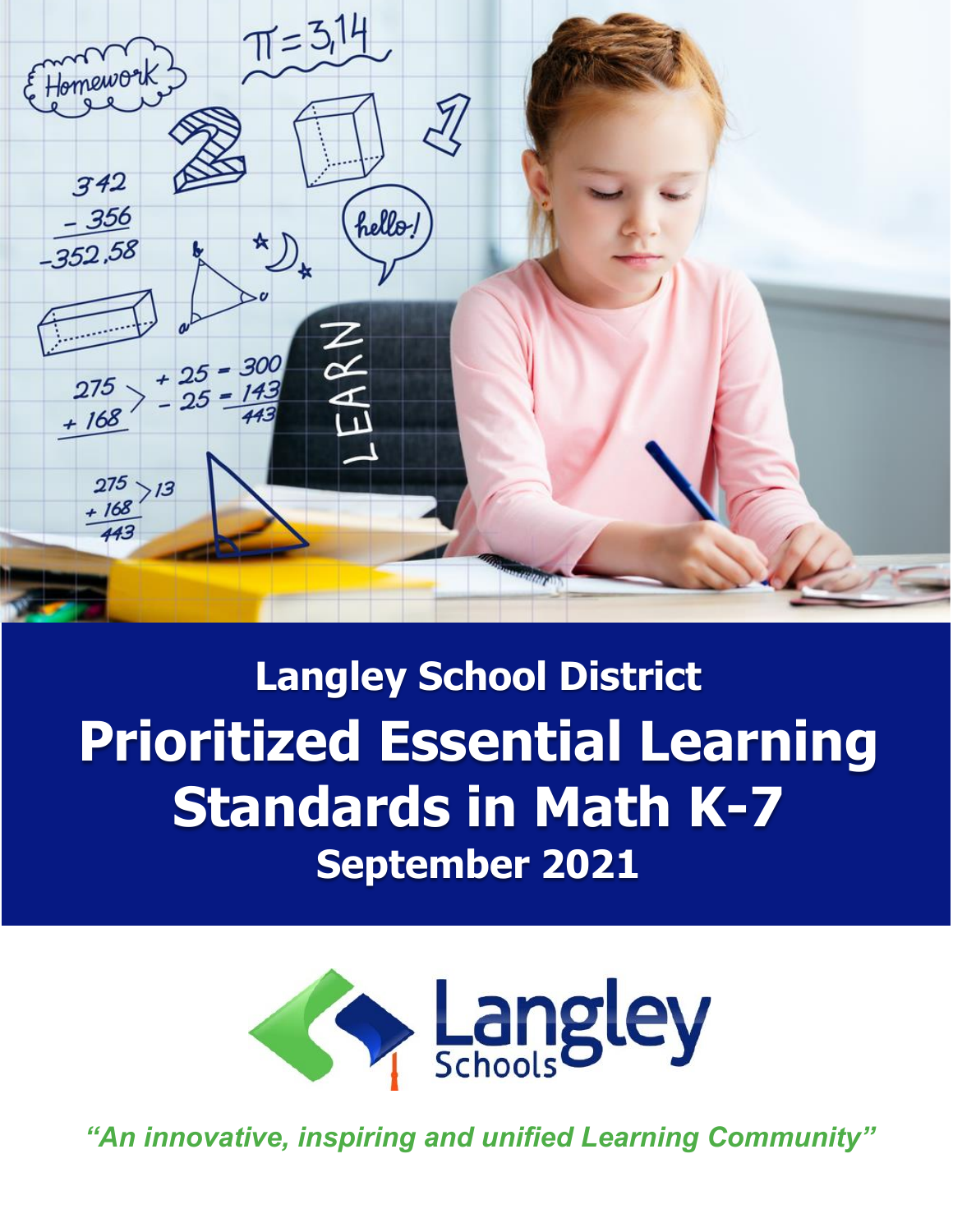

# Prioritized Essential Learning Standards in Math K-7

#### **INTRODUCTION**

As we move forward in the implementation of Response to Intervention structures in Langley schools, it is imperative to determine essential learning standards in mathematics within the District AND within the school, based on what we know about students' strengths and growth areas. All mathematics curricular content and competencies are important and connected, but when having to prioritize learning standards, the idea of what is foundational or essential needed to be addressed. It is important to continue to embed aboriginal worldviews and perspectives into mathematics learning. This document represents the prioritized essential learning standards in mathematics K-7, developed by teachers from the BC Numeracy Network. Schools can use document as the foundation for this work and add to the essential learning standards from what they know about their own students in their school context.

# THE FOLLOWING QUESTIONS WERE CONSIDERED IN PRIORITIZING ESSENTIAL LEARNING STANDARDS:

#### What is new curricular content at the grade level?

Look at the previous grade levels to see what new curricular content is being introduced at the grade level. For examples, fractions, multiplication and division are all new concepts introduced in grade 3.

# What curricular content is necessary to review, practice and enhance knowledge of, that is essential for continuous mathematics learning?

Some curricular topics need ongoing review and practice, such as number operations. Other content area knowledge can be enhanced by connecting or applying that mathematics in a project or connected to another area of math.

## What curricular competencies are connected to your prioritized curricular content learning standards?

Is it possible to include one curricular competency from each of the four curricular competency areas?

# What curricular competencies are connected to your core competencies area/s of focus?

Many teachers have chosen one or two core competencies to focus on each term. What curricular competencies are aligned with that focus?

The following pages include suggested essential learning standards for each grade level.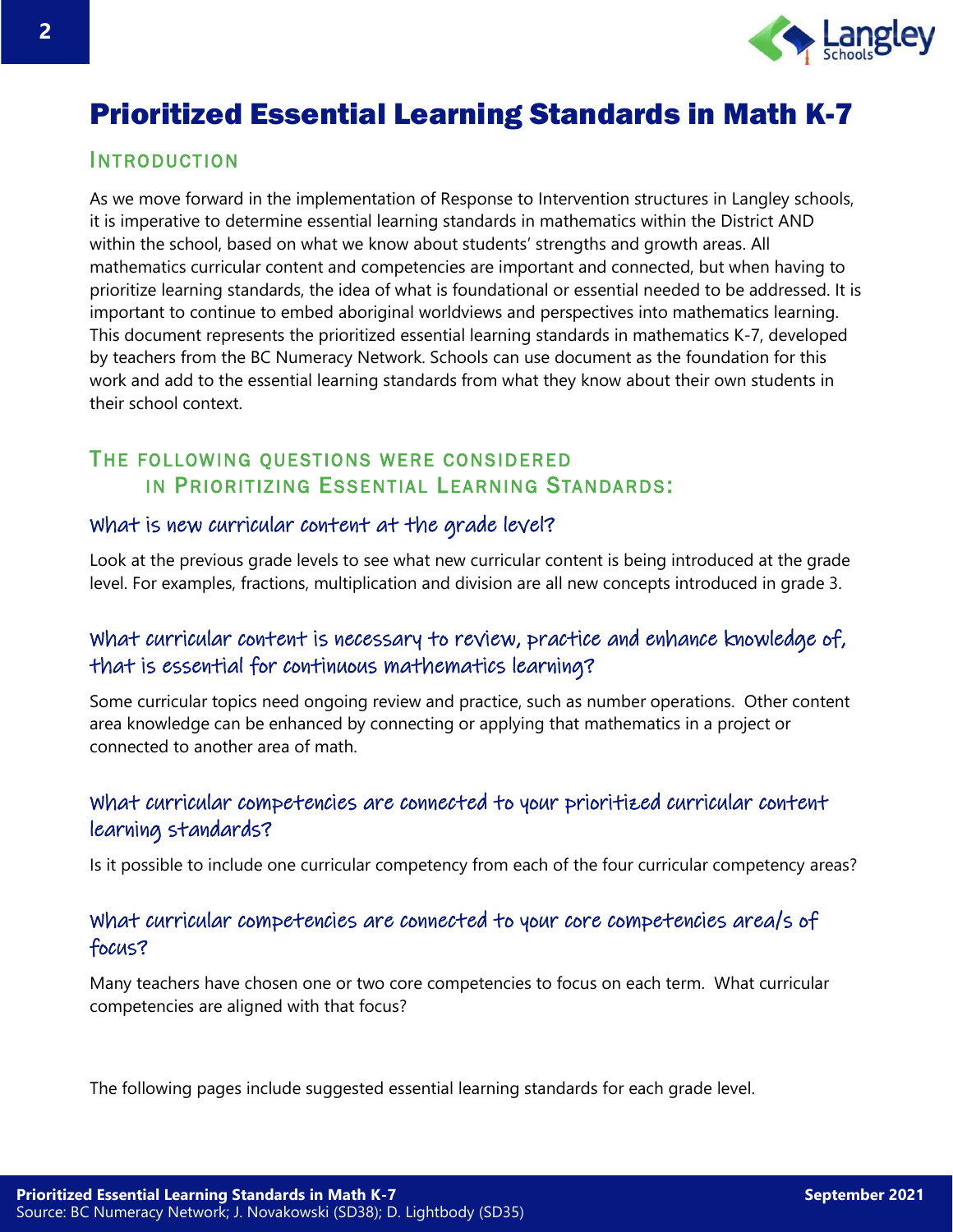

#### **KINDERGARTEN**

| <b>Essential Curricular Content</b> | <b>Indicators of Proficiency</b>                                                                                                                                                           |
|-------------------------------------|--------------------------------------------------------------------------------------------------------------------------------------------------------------------------------------------|
| Number concepts to 10               | Represent quantities to 10 with materials, pictures and<br>numbers                                                                                                                         |
| Ways to make 5                      | Match sets of materials or pictures to corresponding numerals                                                                                                                              |
| Decomposing numbers to 10           | Count to 10 in sequence and with one-to-one correspondence<br>Subitize to 5 with dot images<br>Build five in many ways (i.e., 2 and 3,<br>4 and 1, 2 and 2 and 1) using concrete materials |

# **Essential Curricular Competencies (connect with the content)**

Develop mental math strategies

Problem-solving

Explain and justify mathematical ideas and decisions

Represent mathematical ideas in concrete, pictorial and symbolic forms

Connect mathematical ideas to each other, other areas and personal interests

- Number Talks (dot images, ten frames) assess contributions during number talks and discussions
- Counting Collections administer task-based interviews including observations while solving problems, engaging in tasks and working with materials
- Math Games confer with students; listening and observing
- Open Questions collect products that involve representing mathematical ideas with concrete, pictorial and symbolic forms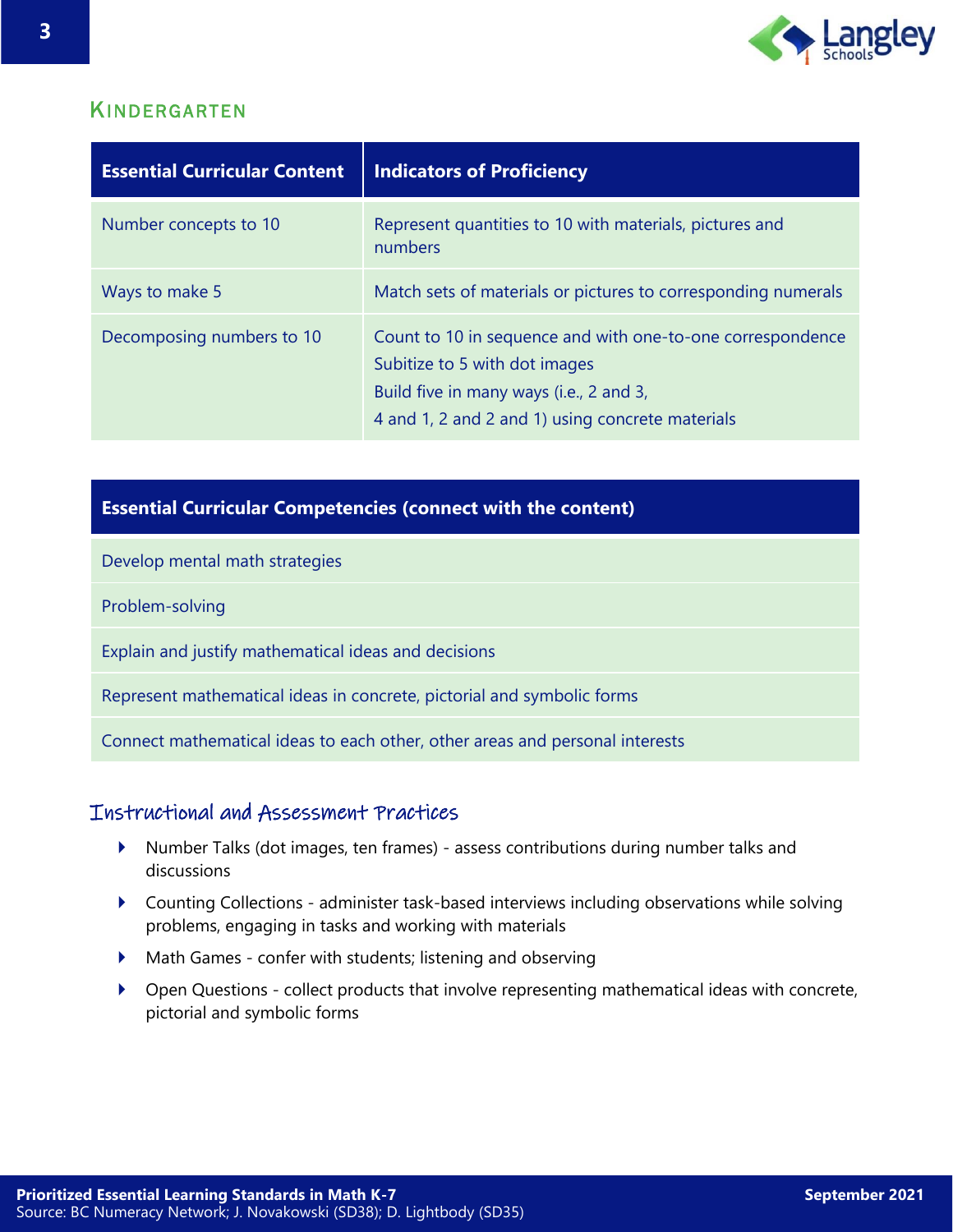

| <b>Essential Curricular Content</b>                     | <b>Indicators of Proficiency</b>                                                                                                                                                                                                                                              |
|---------------------------------------------------------|-------------------------------------------------------------------------------------------------------------------------------------------------------------------------------------------------------------------------------------------------------------------------------|
| Number concepts to 20                                   | Represent, compare, order numbers to 20<br>Demonstrate understanding of teen numbers as ten and ones<br>Count in various ways (by 1s, 2s, 5s, ascending and<br>descending, counting on from a number)                                                                         |
| Ways to make 10                                         | Compose and decompose 10 in many ways using concrete,<br>pictorial and symbolic forms (i.e., $5+5$ , $5+3+2$ , $6+3+1$ )                                                                                                                                                      |
| Addition and subtraction<br>of numbers to and within 20 | Demonstrate understanding of the processes of addition and<br>subtraction using materials, pictures and numbers/symbols<br>Use more than one strategy to add and subtract (i.e., counting<br>all, counting on or back, making and bridging 10,<br>decomposing, using doubles) |

#### **Essential Curricular Competencies (connect with the content)**

Develop mental math strategies

Problem-solving

Explain and justify mathematical ideas and decisions

Represent mathematical ideas in concrete, pictorial and symbolic forms

Connect mathematical ideas to each other, other areas and personal interests

- Number Talks (dot images, ten frames etc.) assess contributions during number talks and discussions
- Counting Collections administer task-based interviews, include observations while solving problems, engaging in tasks and working with materials
- Math Games confer with students; listening and observing
- Open Questions collect products that involve representing mathematical ideas with concrete, pictorial and symbolic forms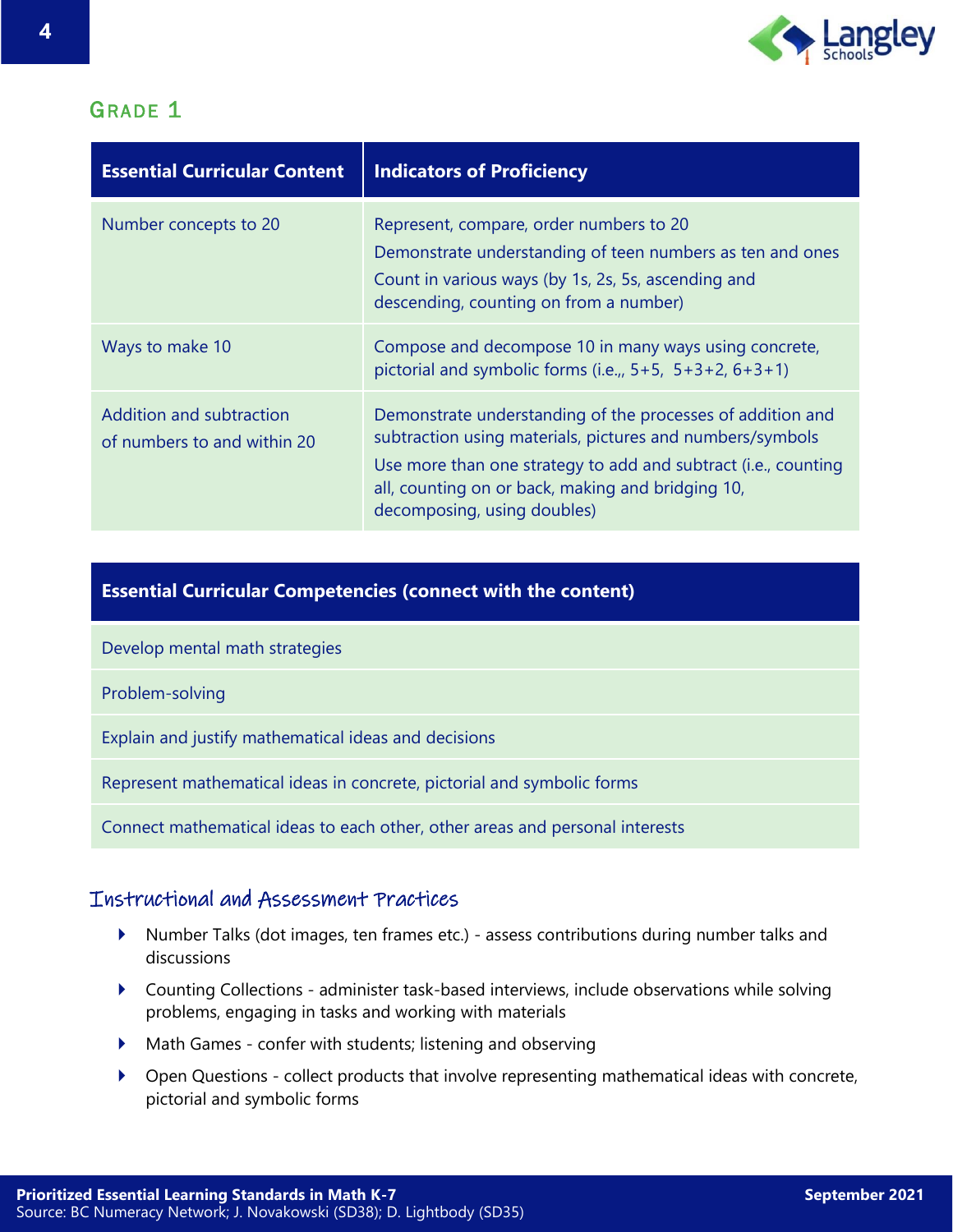

| <b>Essential Curricular Content</b>              | <b>Indicators of Proficiency</b>                                                                                                                                                                               |
|--------------------------------------------------|----------------------------------------------------------------------------------------------------------------------------------------------------------------------------------------------------------------|
| Place value understanding to<br>100              | Represent, compare, order and decompose numbers to 100<br>Count in various ways<br>(by 2s, 5s, 10s from different starting points, ascending and<br>descending)                                                |
| Developing fluency<br>with $+/-$ facts to 20     | Develop fluency and strategies for addition facts to 20 and<br>related subtraction facts (making and bridging 10,<br>decomposing, using doubles, counting on)                                                  |
| Addition and subtraction of<br>two-digit numbers | Add and subtract numbers two-digit numbers using<br>decomposing, compensating, finding the difference and<br>regrouping strategies and with using tools such as ten frames,<br>hundred charts and number lines |

#### **Essential Curricular Competencies (connect with the content)**

Develop mental math strategies

Problem-solving

Explain and justify mathematical ideas and decisions

Represent mathematical ideas in concrete, pictorial and symbolic forms

Connect mathematical ideas to each other, other areas and personal interests

- Number Talks assess contributions during number talks and discussions
- Counting Collections administer task-based interviews including observations while solving problems, engaging in tasks and working with materials
- Math Games confer with students; listening and observing
- Open Questions collect products that involve representing mathematical ideas with concrete, pictorial and symbolic forms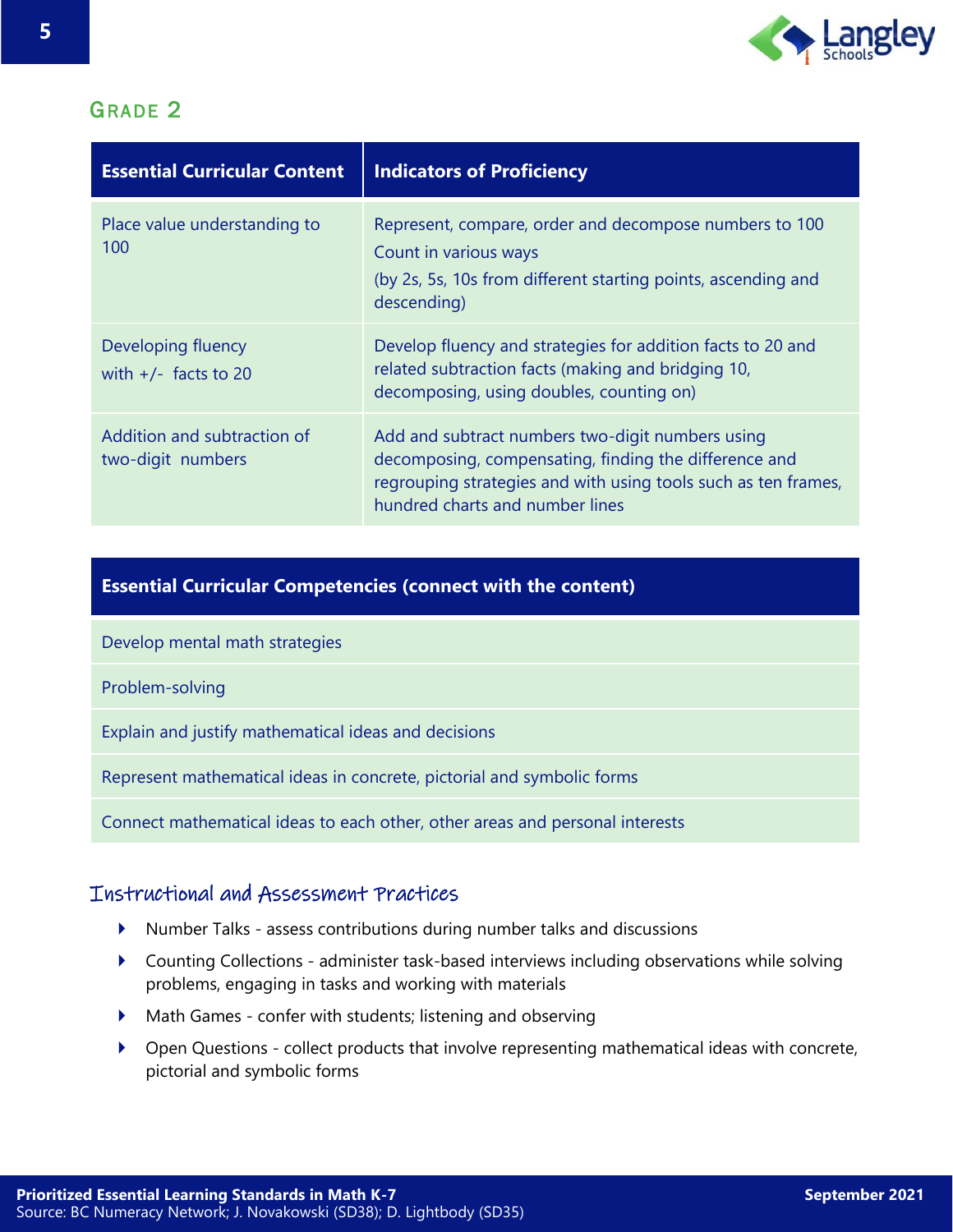

| <b>Essential Curricular Content</b>                               | <b>Indicators of Proficiency</b>                                                                                                                                    |
|-------------------------------------------------------------------|---------------------------------------------------------------------------------------------------------------------------------------------------------------------|
| Place value understanding to<br>1000                              | Represent, compare, order and decompose numbers to 1000<br>Count in various ways (skip-counting by any number from any<br>starting point, increasing and decreasing |
| Fluency with $+/-$ facts to 20                                    | Recall of most addition facts to 20                                                                                                                                 |
| Addition and subtraction of two<br>and three-digit numbers        | Add and subtract numbers within 1000 using decomposing,<br>compensating and regrouping strategies                                                                   |
| Introduction to multiplication,<br>division and fraction concepts | Demonstrate an understanding of the processes of<br>multiplication and division and what fractions are, using<br>concrete and pictorial forms and symbols           |

## **Essential Curricular Competencies (connect with the content)**

Develop mental math strategies

Problem-solving

Explain and justify mathematical ideas and decisions

Represent mathematical ideas in concrete, pictorial and symbolic forms

Connect mathematical ideas to each other, other areas and personal interests

- Number Talks assess contributions during number talks and discussions
- Counting Collections administer task-based interviews including observations while solving problems, engaging in tasks and working with materials
- Math Games confer with students; listening and observing
- Open Questions collect products that involve representing mathematical ideas with concrete, pictorial and symbolic forms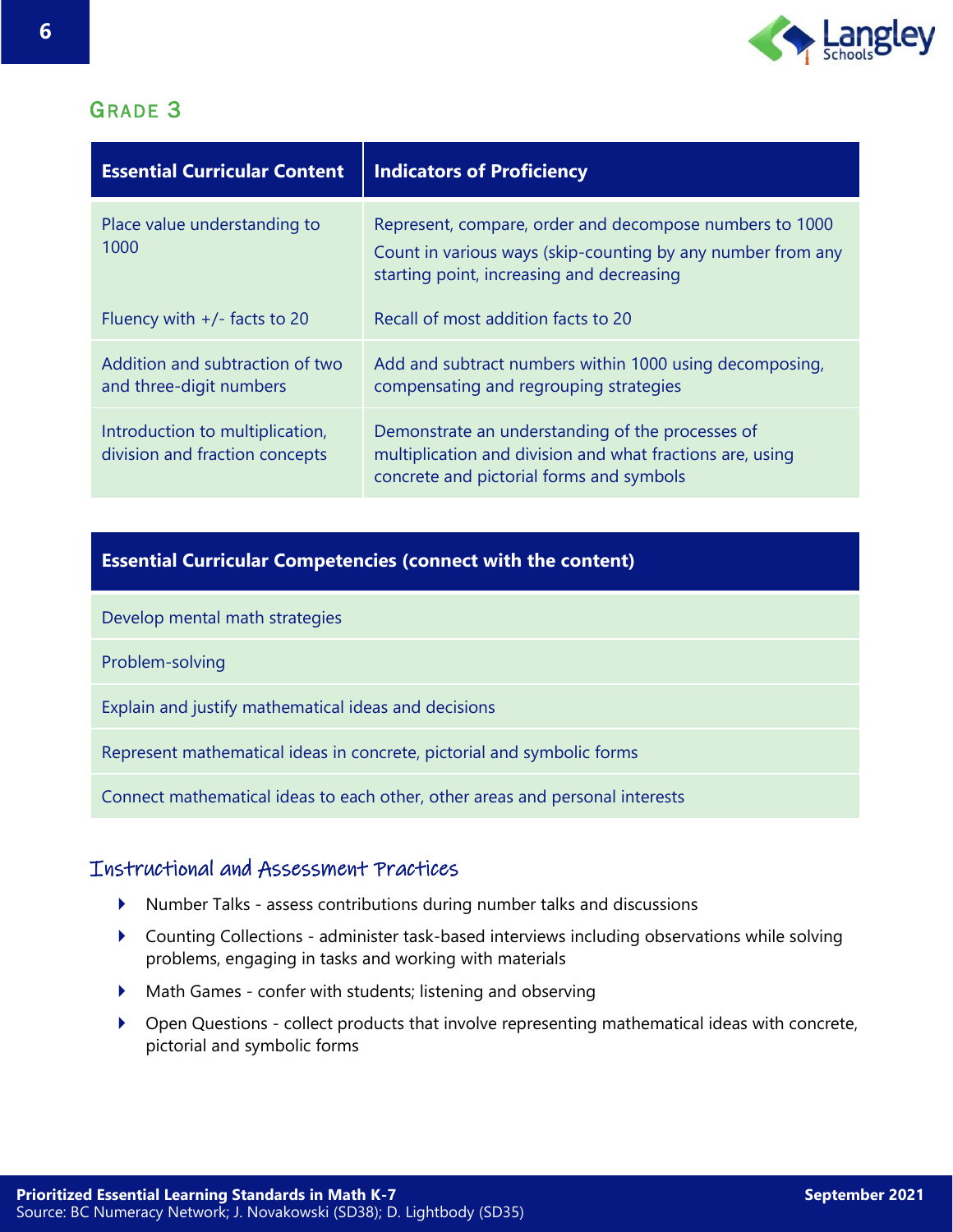

| <b>Essential Curricular Content</b>                 | <b>Indicators of Proficiency</b>                                                                                                                                                                                  |
|-----------------------------------------------------|-------------------------------------------------------------------------------------------------------------------------------------------------------------------------------------------------------------------|
| Place value understanding to<br>10 000              | Represent, compare, order and decompose numbers to 10 000<br>and count in various ways (by various multiples, starting<br>points, increasing/decreasing)                                                          |
| Fluency with $+/-$ and $x/+$ facts                  | Recall of addition facts and related subtraction facts to 20<br>Recall of 2x, 5x and 10x multiplication facts to 100 with<br>developing fluency of other multiples                                                |
| Addition and subtraction to and<br>within 10 000    | Add and subtract numbers within 10 000 using decomposing,<br>compensating and regrouping strategies                                                                                                               |
| Comparing and ordering<br>fractions                 | Compare and order fractions with common denominators,<br>using benchmarks of 0, $\frac{1}{2}$ and 1 on a number line                                                                                              |
| Introduction to decimals - tenths<br>and hundredths | Represent decimal tenths and hundredths with concrete<br>materials, pictures and symbols; show equivalence between<br>fraction and decimal notation; add and subtract decimals<br>numbers (tenths and hundredths) |

#### **Essential Curricular Competencies (connect with the content)**

Develop mental math strategies

Problem-solving

Explain and justify mathematical ideas and decisions

Represent mathematical ideas in concrete, pictorial and symbolic forms

Connect mathematical ideas to each other, other areas and personal interests

- Number Talks assess contributions during number talks and discussions
- Show Ways to Represent Fractions & Decimals administer task-based interviews including observations of students engaging in tasks/working with materials
- Math Games confer with students; listening and observing
- Open Questions collect products that involve representing mathematical ideas with concrete, pictorial and symbolic forms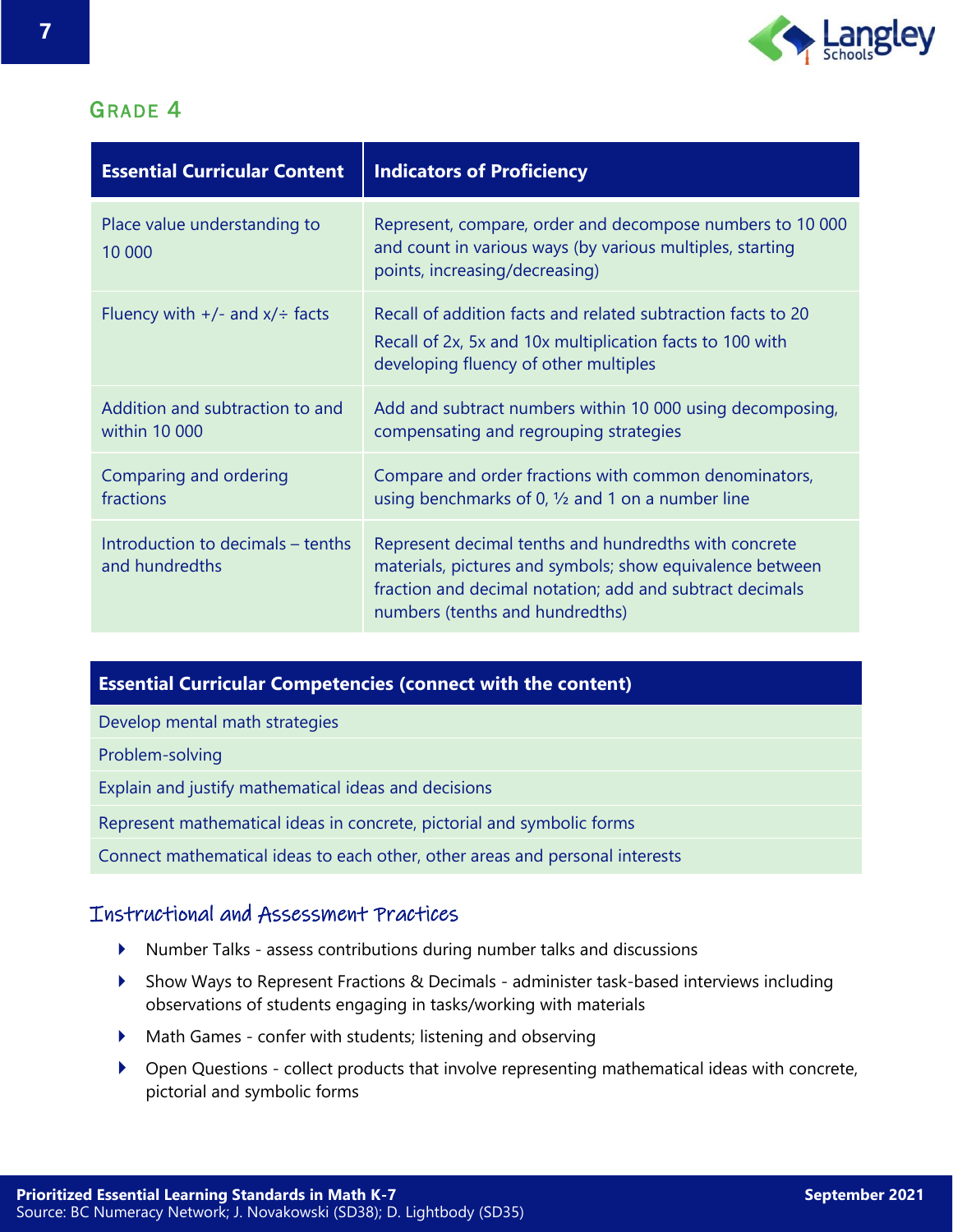

| <b>Essential Curricular Content</b>                               | <b>Indicators of Proficiency</b>                                                                                                                                    |
|-------------------------------------------------------------------|---------------------------------------------------------------------------------------------------------------------------------------------------------------------|
| Place value understanding to<br>1 000 000                         | Represent, compare, order and decompose numbers to 1000<br>Count in various ways (skip-counting by any number from any<br>starting point, increasing and decreasing |
| Fluency with $+/-$ facts to 20                                    | Recall of most addition facts to 20                                                                                                                                 |
| Addition and subtraction of two<br>and three-digit numbers        | Add and subtract numbers within 1000 using decomposing,<br>compensating and regrouping strategies                                                                   |
| Introduction to multiplication,<br>division and fraction concepts | Demonstrate an understanding of the processes of<br>multiplication and division and what fractions are, using<br>concrete and pictorial forms and symbols           |

#### **Essential Curricular Competencies (connect with the content)**

Develop mental math strategies

Problem-solving

Explain and justify mathematical ideas and decisions

Represent mathematical ideas in concrete, pictorial and symbolic forms

Connect mathematical ideas to each other, other areas and personal interests

- Number Talks (whole numbers and decimal numbers) assess contributions during number talks and discussions
- Ways to Represent Equivalent Fractions administer task-based interviews including observations of students engaging in tasks and working with materials
- Math Games confer with students; listening and observing
- Open Questions collect products that involve representing mathematical ideas with concrete, pictorial and symbolic forms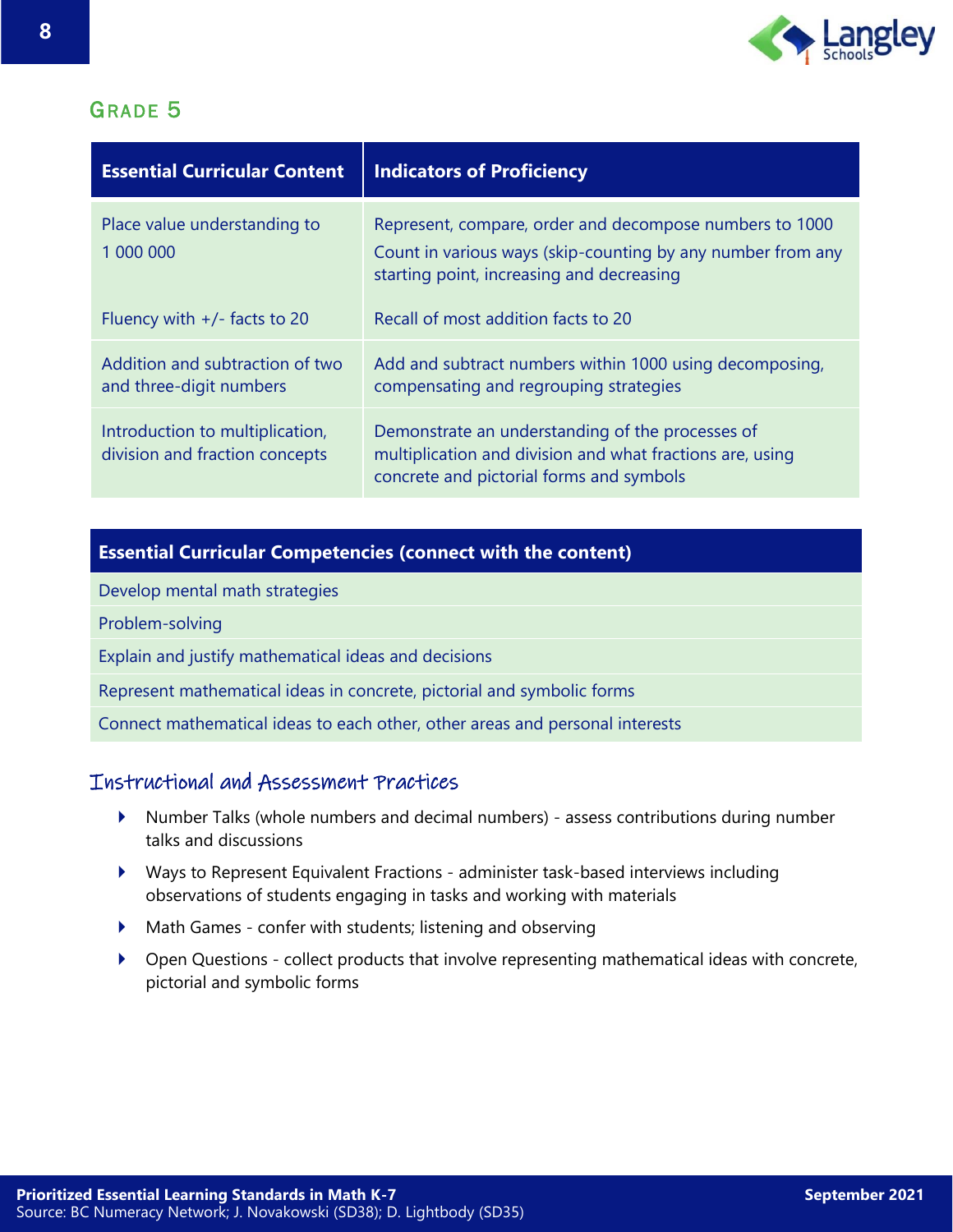

| <b>Essential Curricular Content</b>                       | <b>Indicators of Proficiency</b>                                                                                                                                                                 |
|-----------------------------------------------------------|--------------------------------------------------------------------------------------------------------------------------------------------------------------------------------------------------|
| Place value understanding from<br>thousandths to billions | Represent, compare, order and decompose numbers from thousandths<br>to billions and count in various ways (by various multiples, starting<br>points, increasing/decreasing)                      |
| Fluency with x and $\div$ facts                           | Recall of most multiplication facts and related division facts                                                                                                                                   |
| <b>Factors and multiples</b>                              | Identify common factors and multiples                                                                                                                                                            |
| Multiplication and division of<br>decimal numbers         | Multiply and divide decimal numbers using related strategies used for<br>whole numbers                                                                                                           |
| Order of operations                                       | Solve equations including multiple operations and<br>brackets/parentheses, applying order of operations                                                                                          |
| Improper fractions and mixed<br>numbers                   | Use materials, pictures and symbols to compare and order fractions,<br>including improper fractions and mixed numbers, using benchmarks<br>such as $0$ , $\frac{1}{2}$ and 1 along a number line |
| Introduction to ratios and<br>percents                    | Represent ratios and percents in different forms and relate to fractions<br>and decimal numbers                                                                                                  |
| Patterns - algebraic relationships                        | Describe visual patterns with words, numbers, expressions, tables, and<br>graphs                                                                                                                 |
| One-step equations                                        | Solve one-step equations with whole number co-efficients such as<br>$3x=12$ or $x+5=11$                                                                                                          |

#### **Essential Curricular Competencies (connect with the content)**

Develop mental math strategies

Problem-solving

Explain and justify mathematical ideas and decisions

Represent mathematical ideas in concrete, pictorial and symbolic forms

Connect mathematical ideas to each other, other areas and personal interests

- Number Talks (whole numbers and decimal numbers) assess contributions during number talks and discussions
- Visual Patterns observe students engaging in tasks and working with symbols, pictures and materials
- Math Games confer with students; listening and observing
- Open Questions collect products that involve representing mathematical ideas with concrete, pictorial and symbolic forms